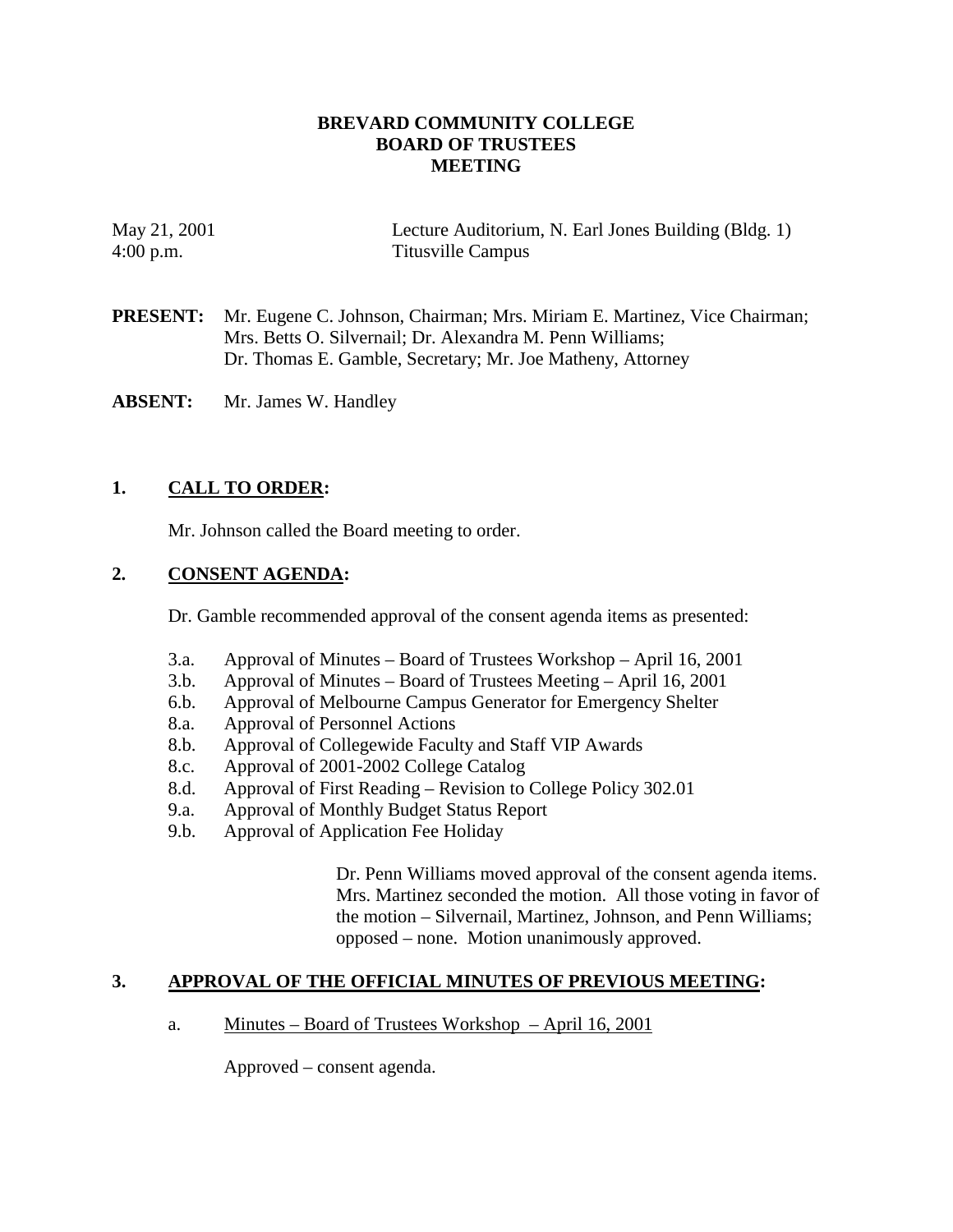Board of Trustees Meeting May 21, 2001 Page  $-2$  –

# b. Minutes – Board of Trustees Meeting – April 16, 2001

Approved – consent agenda.

# **4. COMMUNICATIONS:**

 a. Report on Office Technology Program – Titusville Campus – Ms. Nardo/ Ms. DiBartolo

Ms. Mary Nardo, Interim Titusville Campus President, introduced Ms. Salli DiBartolo, Instructor of Office Technology, who is in charge of the Titusville Campus Open-End/Open-Exit Office Technology Program. Ms. DiBartolo reported there are three office technology divisions: College Credit; AS Certificate; and Vocational Certificate. The college credit students and Pell Grant students attend school from semester to semester. Vocational students who are not Pell Grant and the community education students can start at any time. The program is open-entry/open-exit and students have 16 weeks to finish. Students can schedule the lab hours at their convenience and can create their own attendance schedules to fit their lifestyles. Students work at their own pace with assignments due each week. Ms. DiBartolo distributed the "Guidelines Booklet", which is a tool for the student. She reported on the syllabus, student card, the assignment strips, the student attendance sheet, and test cards. Sixty-five courses are offered for each semester. As of May 21, 2001, there were 98 unduplicated students enrolled in the program. The success rate for the program is 95 percent to 98 percent. Mr. Johnson and the Board commended Ms. DiBartolo for providing an excellent report on the Office Technology Program.

# **5. CITIZEN'S PRESENTATION:**

None

### **6. CONSTRUCTION AND DEVELOPMENT:**

a. Approval of the Selection of the Master Planning Architect – Mr. Little (Addendum)

Mr. Al Little, Vice President for Finance and Administrative Services, reported BCC has been undergoing a Master Planning process on the Cocoa Campus for several months. It is anticipated that a report will be brought to the Board during the summer, which will be a final version for the Board's input and approval. A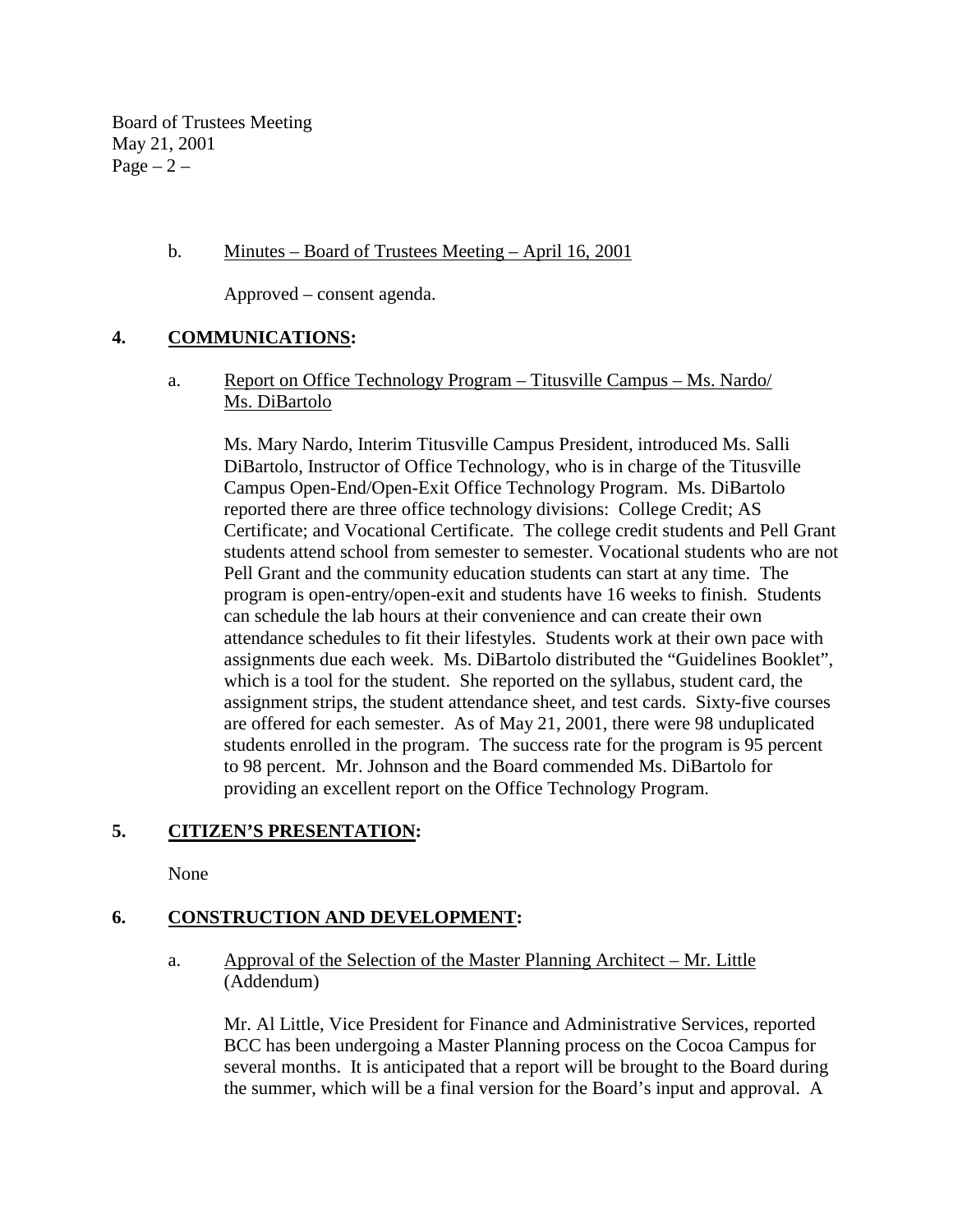Board of Trustees Meeting May 21, 2001 Page  $-3-$ 

> recommendation for an architect for Master Planning on the remaining three campuses was presented to the Board. A request for qualifications for this project was advertised and responses were received from three architectural firms. Florida Architects was ranked #1 by the selection committee for the project. Mr. Little reported Florida Architects is also working on the Master Planning for the Cocoa Campus. Dr. Gamble recommended approval of the selection of Florida Architects and the negotiation of a contract for architectural services for Master Planning.

> > Dr. Penn Williams moved approval to negotiate a contract with Florida Architects for the Master Planning Architect for the Melbourne, Titusville, and Palm Bay Campuses. Mrs. Martinez seconded the motion. All those voting in favor of the motion – Silvernail, Martinez, Johnson, and Penn Williams; opposed – none. Motion unanimously approved.

b. Approval of Melbourne Campus Generator for Emergency Shelter – Mr. Little (Addendum)

Approved – consent agenda.

### **7. OLD BUSINESS:**

a. Report on Pending Legal Actions – Mr. Matheny (Addendum)

Mr. Matheny reported on the case of Ross vs. BCC. The Appellate Court has questioned whether they have jurisdiction of the case on appeal and they have asked the lawyers to brief that question. BCC will get the benefit of those briefs and a ruling on matters of jurisdiction. As already stated, earlier, the college has been exonerated in that case and there is no liability on the part of the college.

Mr. Matheny reported the college contracted with Parrish Medical Center to exchange a parcel of property adjacent to the Titusville Campus. The contract was for \$302,950; however there is a credit of \$68,890 to Parrish Medical Center for a parcel of property, approximately 1-1/4 acres, that Brevard Community College will be obtaining. He reported the college's cost to build the extension road on the Titusville Campus is approximately \$95,000 plus approximately \$14,000 in soft costs, i.e., engineering and design costs. The net result is that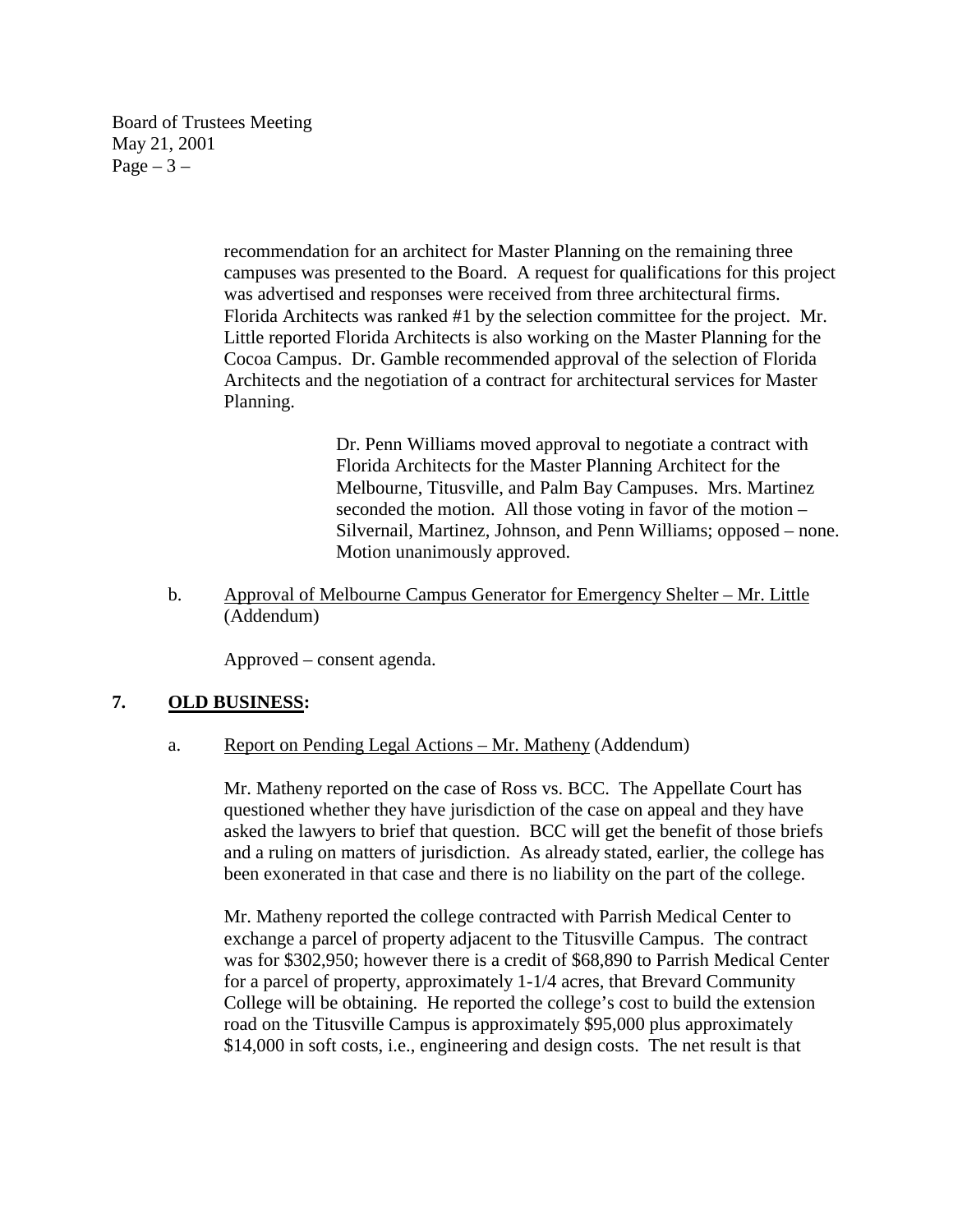Board of Trustees Meeting May 21, 2001 Page  $-4$  –

> BCC will receive, from this transaction, \$220,000, less the \$95,000, that it will cost BCC to extend this road.

Mr. Matheny reported the contract for sale of the FTRL to MRI, in Palm Bay, has been extended with a closing scheduled for July 17, 2001. The inspection period will end on July 2, 2001. The buyer has put up the earnest money of \$100,000 with Brevard Title in Merritt Island. The purchaser has ordered a survey, which will be delivered the first part of June, 2001. BCC is waiting for Merrill Lynch and the trustee, SunTrust, to extend the discounted payoff figure and the consultant is working on that with some positive indication that the time will be extended. The revision has been approved by the FERF Board, it has been signed, and sent to the buyer's attorney and broker.

# **8. NEW BUSINESS:**

a. Approval of Personnel Action – Ms. Oglesby (Addendum)

Approved – consent agenda.

b. Approval of Collegewide Faculty and Staff VIP Awards – Dr. Gamble (Addendum)

Approved – consent agenda.

c. Approval of 2001-2002 College Catalog – Dr. Bilsky (Addendum)

Approved – consent agenda.

d. First Reading – Revision to College Policy 302.01 – Dr. Kaliszeski (Addendum)

Approved – consent agenda – first reading.

e. First Reading – Revision to College Policy 201.02 – Mr. Cherry (Addendum)

Mr. Mark Cherry, Associate Vice President, Collegewide Accounting, reported BCC Policy #201.02 is being recommended for revision in order to authorize implementation of a purchasing card program. A recent study of transactions at the college revealed that 78 percent of vendor checks written were for less than \$750. If approved, authorized college representatives would be issued a Visa card with enhanced controls, reporting, and payment features. Mr. Cherry reported the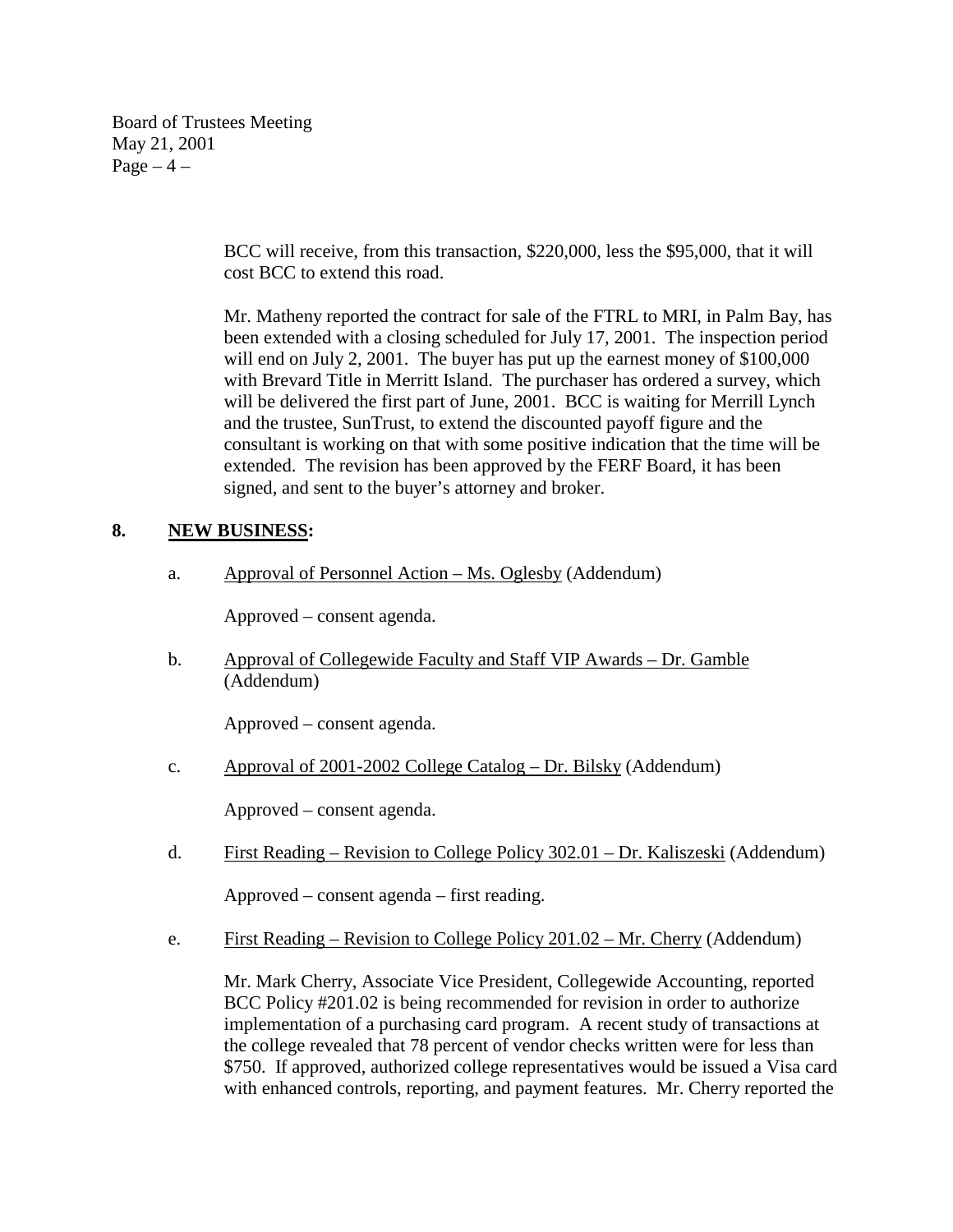Board of Trustees Meeting May 21, 2001  $Page - 5 -$ 

> program is on the state bid list with Bank of America. It would be an advantage as the college would be able to pay for purchases with one check covering all of the activity for these cards. The authorized user will be required to complete an exam and sign a card holder agreement, which would authorize the college to take certain steps in the event of card abuse. There will be detective controls, which include supervisor approval of all transactions, statement auditing by the accounts payable office of each statement, and the ability to generate exception reports for all card activity. This will include not only completed purchases, but also attempted purchases. The bank will provide the college protection from fraud and misuse by BCC employees. The program would be no cost to the college. Once a certain spending level is reached, the college would receive a rebate on all card expenditures. It was the consensus of the Board to proceed and to present the revised policy for a final reading at the June 18, 2001, Board meeting.

# **9. FINANCIAL ACTIONS:**

a. Monthly Budget Status Report – April 2001 – Mr. Cherry (Addendum)

Approved – consent agenda.

b. Approval of Application Fee Holiday – Dr. Bilsky (Addendum)

Approved – consent agenda.

### **10. REPORT OF THE DISTRICT PRESIDENT:**

a. Recognition of Dr. Al Koller – 2001 Explorer Award

Dr. Gamble recognized Dr. Al Koller for receiving the 2001 Explorer Award from The Florida Space Business Roundtable. Education Commissioner Charlie Crist presented this award to him at The Florida Space Business Roundtable banquet on May 30 in Tallahassee. This prestigious award is presented to individuals who provide the most significant support for Florida's space-related education and research interests. Dr. Gamble recognized Dr. Koller's efforts and leadership in the development of the college aerospace programs.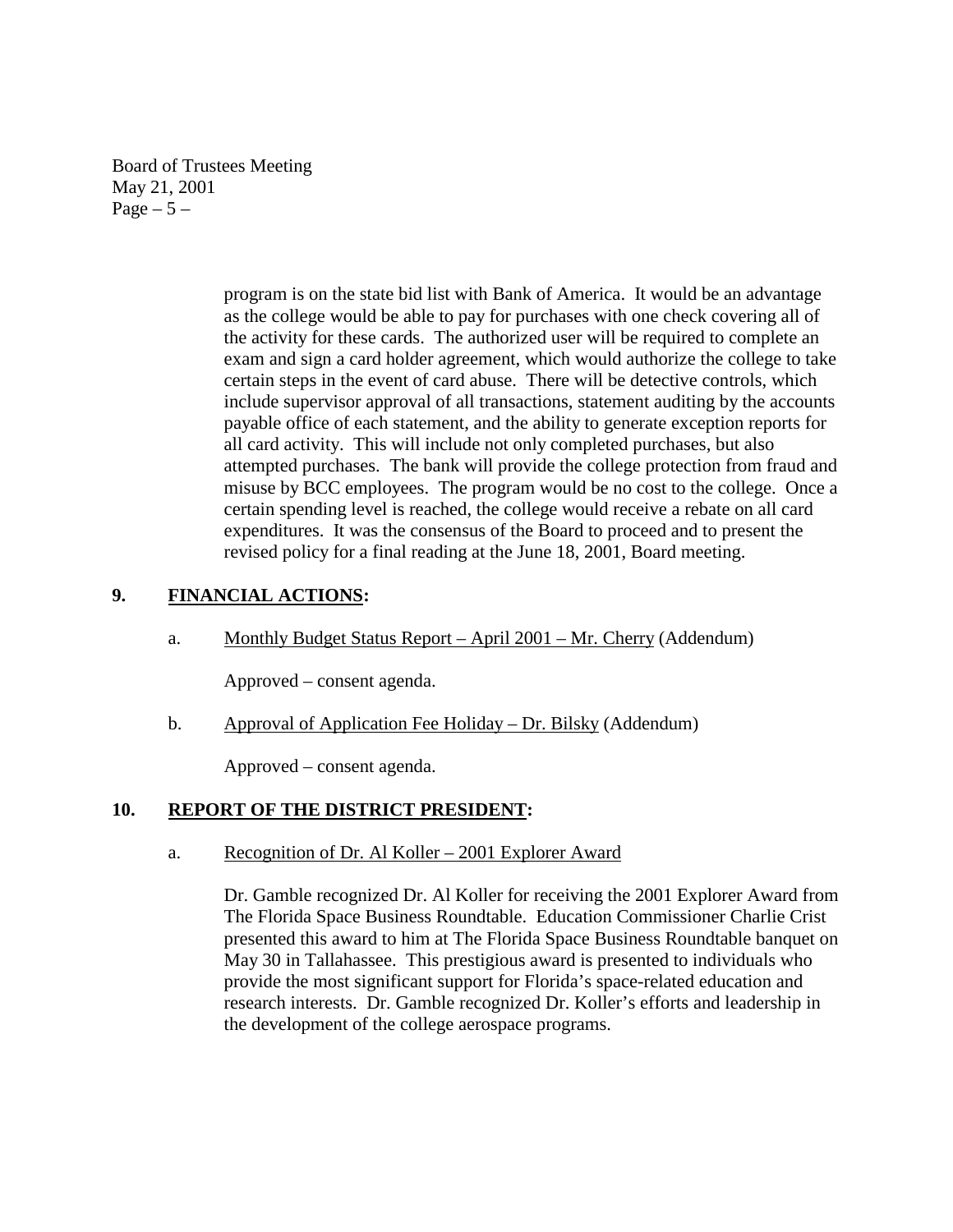Board of Trustees Meeting May 21, 2001 Page –  $6$  –

#### b. Bumper Award

Dr. Gamble provided a copy of a letter from the Lieutenant Governor Brogan in response to his being selected for the prestigious Bumper Award, which is also bestowed by the Space Business Roundtable. Dr. Gamble reported on the significance of Lieutenant Governor Brogan's statement pertaining to Brevard Community College and its part in education.

### c. Enrollment Update

Dr. Gamble provided a copy of a preliminary enrollment report for the Summer A session. Currently credit hours are up 13.45 percent and headcount is up 8.81 percent. The web-based credit hours are up 88 percent for the summer. He reported more than 70 percent of those enrollments online are residents of Brevard County. Dr. Bilsky reported on a process established whereby marketing success to increase enrollment can be tracked. As the program was only recently implemented, there is no true data yet. However, tracking data will be available later in the year.

#### d. Recognition of Mr. Johnny Perkins – Chairmanship Nomination

Dr. Gamble reported that Johnny Perkins, Director of the Criminal Justice Center, has been nominated for the Chairmanship for the Florida Criminal Justice Training Center Directors Association. This is an important recognition.

e. Graduation – May 19, 2001

Commencement was held Saturday, May 19, 2001, with more than 400 graduates. Seven students graduated from Brevard Community College with an Associate of Arts degree at the same time they graduated from high school. The age range of BCC graduates was from 17 years to 67 years old.

### f. Brevard Community College 2001-2002 Catalog

Dr. Gamble reported the actual printing of the 2001-2002 college catalog would commence after the selection of the Titusville Campus President, which should occur within the next month. In addition, the new Board of Trustee member should be onboard at that time. Dr. Gamble encouraged input from the Board of Trustees on the catalog.